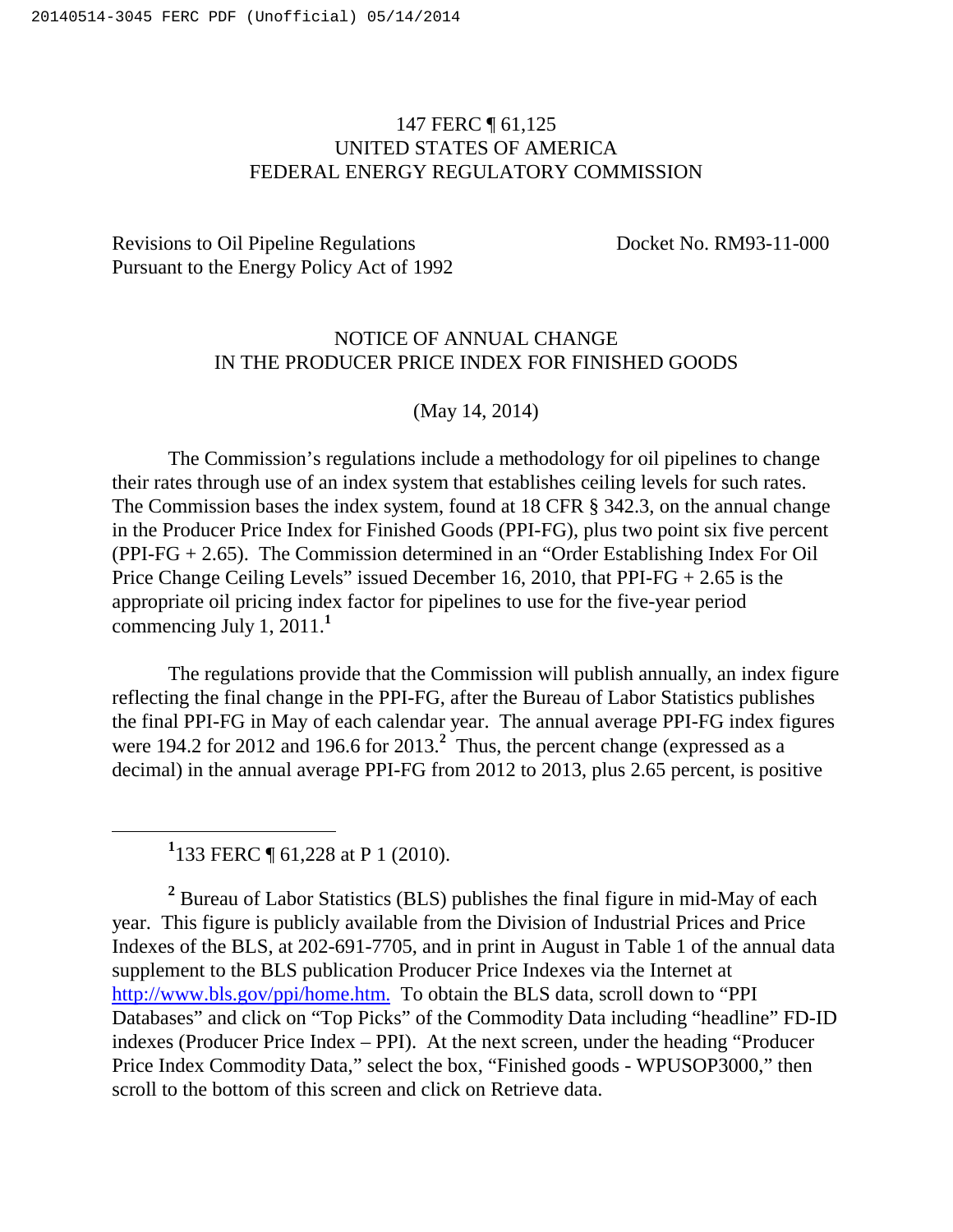Docket No. RM93-11-000 - 2 -

0.038858<sup>3</sup> Oil pipelines must multiply their July 1, 2013, through June 30, 2014, index ceiling levels by positive 1.038858**<sup>4</sup>** to compute their index ceiling levels for July 1, 2014, through June 30, 2015, in accordance with 18 CFR § 342.3(d). For guidance in calculating the ceiling levels for each 12 month period beginning January 1, l995,**<sup>5</sup>** *see* Explorer Pipeline Company, 71 FERC ¶ 61,416 at n.6 (1995).

In addition to publishing the full text of this Notice in the *Federal Register*, the Commission provides all interested persons an opportunity to view and/or print this Notice via the Internet through FERC's Home Page (http://www.ferc.gov) and in FERC's Public Reference Room during normal business hours (8:30 a.m. to 5:00 p.m. Eastern time) at 888 First Street, NE, Room 2A, Washington, DC 20426. The full text of this Notice is available on FERC's Home Page at the eLibrary link. To access this document in eLibrary, type the docket number excluding the last three digits of this document in the docket number field and follow other directions on the search page.

User assistance is available for eLibrary and other aspects of FERC's website during normal business hours. For assistance, please contact the Commission's Online Support at 1-866-208-3676 (toll free) or 202-502-6652 (e-mail at FERCOnlineSupport@ferc.gov), or the Public Reference Room at 202-502-8371, TTY 202-502-8659. E-Mail the Public Reference Room at public.referenceroom@ferc.gov.

> Kimberly D. Bose, Secretary.

 $3[196.6 - 194.2] / 194.2 = 0.012358 + 0.0265 = 0.038858$ 

 $^{4}$ 1 + 0.038858 = 1.038858

 $\overline{a}$ 

<sup>5</sup>For a listing of all prior multipliers issued by the Commission, see the Commission's website, http://www.ferc.gov/industries/oil/gen-info/pipeline-index.asp.